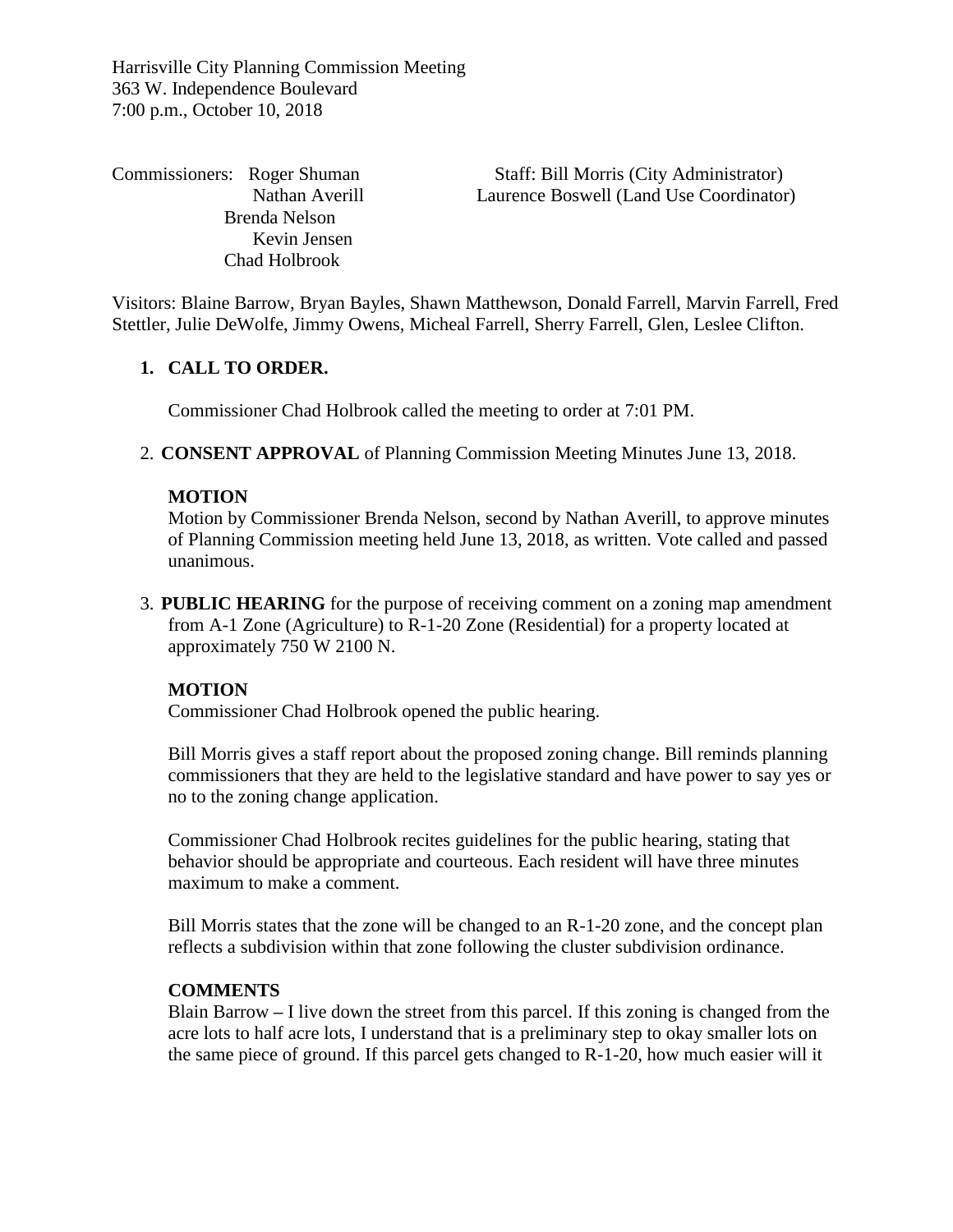be for the developer to go to smaller lots? Will there be another zoning change after this one to get smaller lots?

Bill Morris states that he will answer any questions after the public hearing.

Marvin Farrell – I have some questions. If we change the zoning for this parcel, could other properties on 750 change as well? There are some concerns we have. There is flood irrigation, there needs to be an out for that water. There would need to be some things done with the water flow. When it rains the canal backs up. Our concern is the property around it. Does that mean the surrounding property will change zones as well?

Commissioner Chad Holbrook asks if anyone is concerned about the rezone and if anyone is against it.

# **MOTION**

Motion by Commissioner Kevin Jensen, second by Commissioner Nathan Averill, to close the public hearing for the zoning map amendment from A-1 Zone (Agriculture) to R-1-20 Zone (Residential) for a property located at approximately 750 W 2100 N. Vote called and passed unanimous.

4. **REVIEW/DISCUSSION/ACTION** on a zoning map amendment from A-1 Zone (Agriculture) to R-1-20 Zone (Residential) for a property located at approximately 750 W 2100 N.

## **DISCUSSION**

Bill Morris states that if this rezone goes through, it will be easier to have smaller lot sizes on the property. The developer can go down to a minimum of 10,000 square feet. Bill states that a cluster subdivision tends to save on infrastructure and provide more open space. The cluster subdivision ordinance is found in the Harrisville municipal code online in Chapter 11, Section 16**.** Bill states that in the general plan, this property is zoned to be R-1-20, but all other properties off 750 W are zoned to be A-1. Bill would like the applicant to come up and explain more about the property. Bill states that he cannot answer any questions about water issues and will refer those issues to the City Engineer when the applicant applies for subdivision development.

Commissioner Brenda Nelson states that the Utah real estate website gives a more precise address of 1900 N 750 W for this property.

Commissioner Chad Holbrook states that because this developer is petitioning for a smaller zone, and for a cluster subdivision, the developer will have smaller lot sizes and more open space. The developer applies for different allowances in order to develop smaller lots.

Bill Morris states that some of these allowances include energy efficient homes, open space, etc. The developer could petition for enough allowances in order to create a more dense subdivision. The developer can go down to a minimum of 10,000 square foot lots.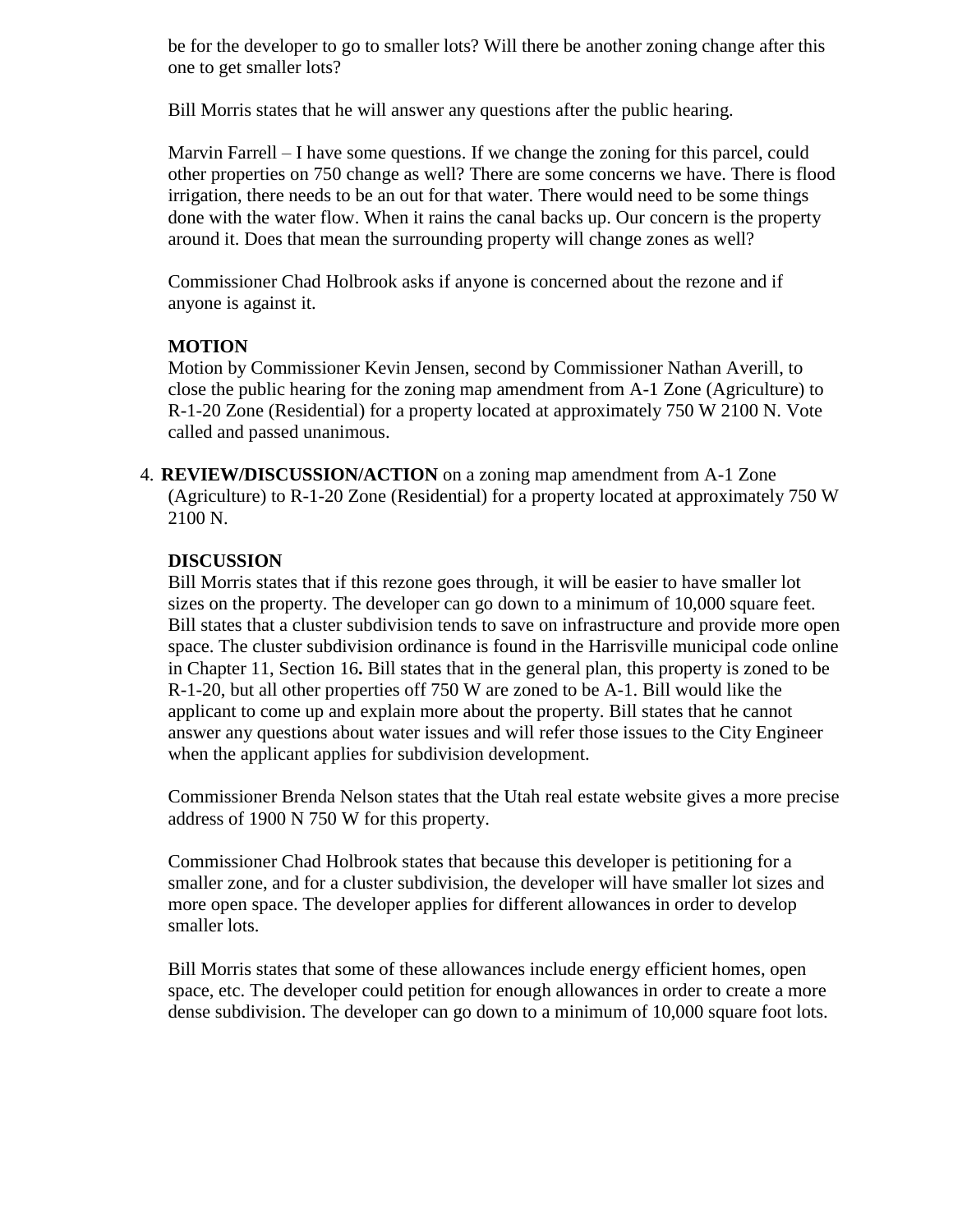Commissioner Nathan Averill states that if the rezone is approved tonight, then planning commission cannot stop the subdivision going through because the planning commission's role will change from legislative power to quasi-judicial.

Bryan Bayles presents a PowerPoint presentation. The presentation shows the parcels that Bryan would like rezoned. He states that there is a trail along the railroad and there will be a trail running through the property. Bryan has experience throughout the US doing property development, primarily for the Church of Jesus Christ of Latter-day Saints. Bryan has studied the Harrisville general plan and feels that the rezone and future subdivision development is a good fit for the community. Bryan understands the impact of zoning properties and economic development. Bryan explains that by putting in more housing, there will be more support for commercial stores and retail in Harrisville. Bryan explains that there is some open space in the proposed development and that open space would be maintained by an HOA so that the community will be clean and heavily enforced. This property will also be right next to the trail map that Harrisville has implemented in their general plan and Bryan has plans to include that trail as part of the subdivision, including an equestrian trail. Bryan explains the sewer connection problem and if needs be, Bryan has plans to connect north to the Pleasant View sewer connection. Bryan explains that all storm water will drain into a culvert under the railroad. Bryan states that there will be two access points off 750 W for the proposed subdivision in order to mitigate wear and tear off 750 W. There will not be any driveways connected directly to 750 W. Bryan addresses one of the comments made by residents and states that this parcel is the only one in the general plan that will change zones. All other property off 750 W will remain A-1. The proposed subdivision will have on average 10,000 square foot lots. Bryan states that he lives in a subdivision very similar to the one he wants to develop. He is proud and excited about this community.

Commissioner Chad Holbrooke asks if this will be more of a transient community.

Bryan Bayles explains that these are not entry level homes. These homes will exceed the Harrisville market price. Bryan explains that people usually turn over their home, on average, every 5-8 years. Bryan expects people to stay a while.

Commissioner Kevin Jensen asks about the sections on the concept map labeled A, B, and C.

Bryan explains that those are sections marked as open space. This is just a concept plan. Bryan plans on addressing questions like that, and others, later when the subdivision application comes through. For now, Bryan is mostly concerned about the re-zone.

Bill Morris suggests tabling it the rezoning application.

Commissioner Roger Shuman states that he has some thoughts about the development, but would rather table it for now.

#### **MOTION**

Motion by Commissioner Nathan Averill, second by Commissioner Kevin Jensen, to table the zoning map amendment from A-1 Zone (Agriculture) to R-1-20 Zone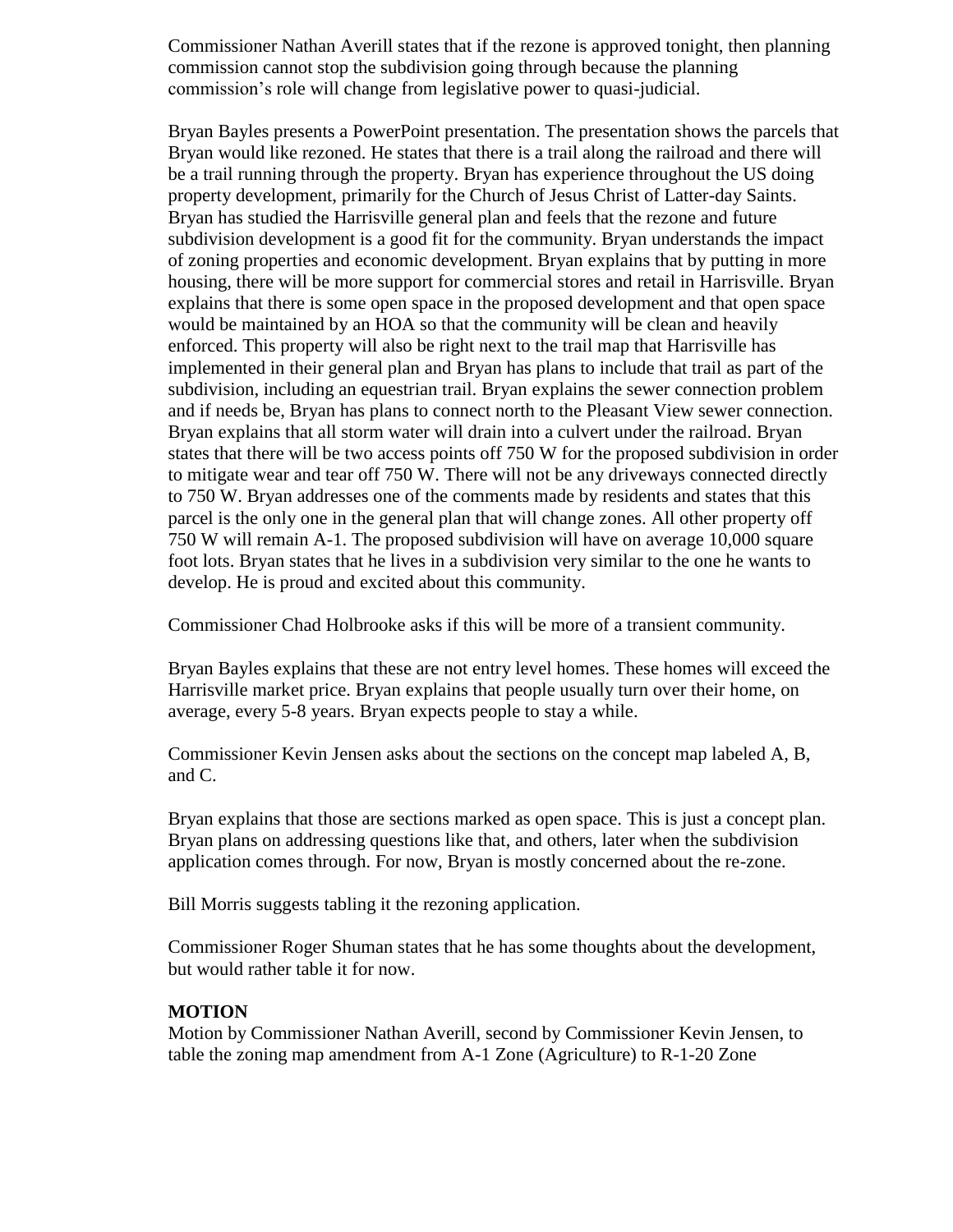(Residential) for a property located at approximately 750 W 2100 N. Vote called and passed unanimous.

# **DISCUSSION**

Commissioner Brenda Nelson asks why the City is deciding to table this.

Bill Morris explains that there is no written ordinance for the rezone application. There will be a written ordinance created so planning commission can submit it to the city council next month.

## **5. REVIEW/DISCUSSION/A CTION on conditional use permit for Jimmy Owens for a business to be located at 812 N HWY 89.**

# **DISCUSSION**

Jimmy Owens wants to sell a few cars in front of the meat packing place off HWY 89. Jimmy explains that he will be selling used cars, and will have about 10 on the lot. There will be no improvements to the land.

Commissioner Brenda Nelson asks if Jimmy will be purchasing the buildings. Brenda also asks about the hours of operation for the business.

Jimmy Owens states that he is leasing the property and wants to operate his business from 9am to 7pm.

Bill Morris recommends approval with compliance to the municipal code.

# **MOTION**

Motion by Commissioner Kevin Jensen, second by Commissioner Nathan Averill, to approve the conditional use permit for Jimmy Owens for a car dealership to be located at 812 N HWY 89 subject to the following conditions: No more than 10 cars for sale at a time on the lot, the hours of operation set from 9am to 7pm Monday thru Saturday, and that the business complies with all regulations in the municipal code. Vote called and passed unanimous.

## **6. REVIEW/DISCUSSION/ACTION on site plan amendment for Greenwood Charter Elementary (Julie DeWolfe).**

## **DISCUSSION**

Bill Morris explains that local municipalities do not regulate schools. However, municipalities do regulate site plans for schools. Julie DeWolfe wants to build some sheds and other small buildings on the Greenwood Charter Elementary school property. Bill explains that this process calls for an amendment to the Greenwood Charter Elementary site plan.

Julie DeWolfe explains that she is planning to build a couple of greenhouses and storage sheds to use for her school lessons and to store outdoor tools. Julie explains that she runs a nature school and the participants are outdoors a lot.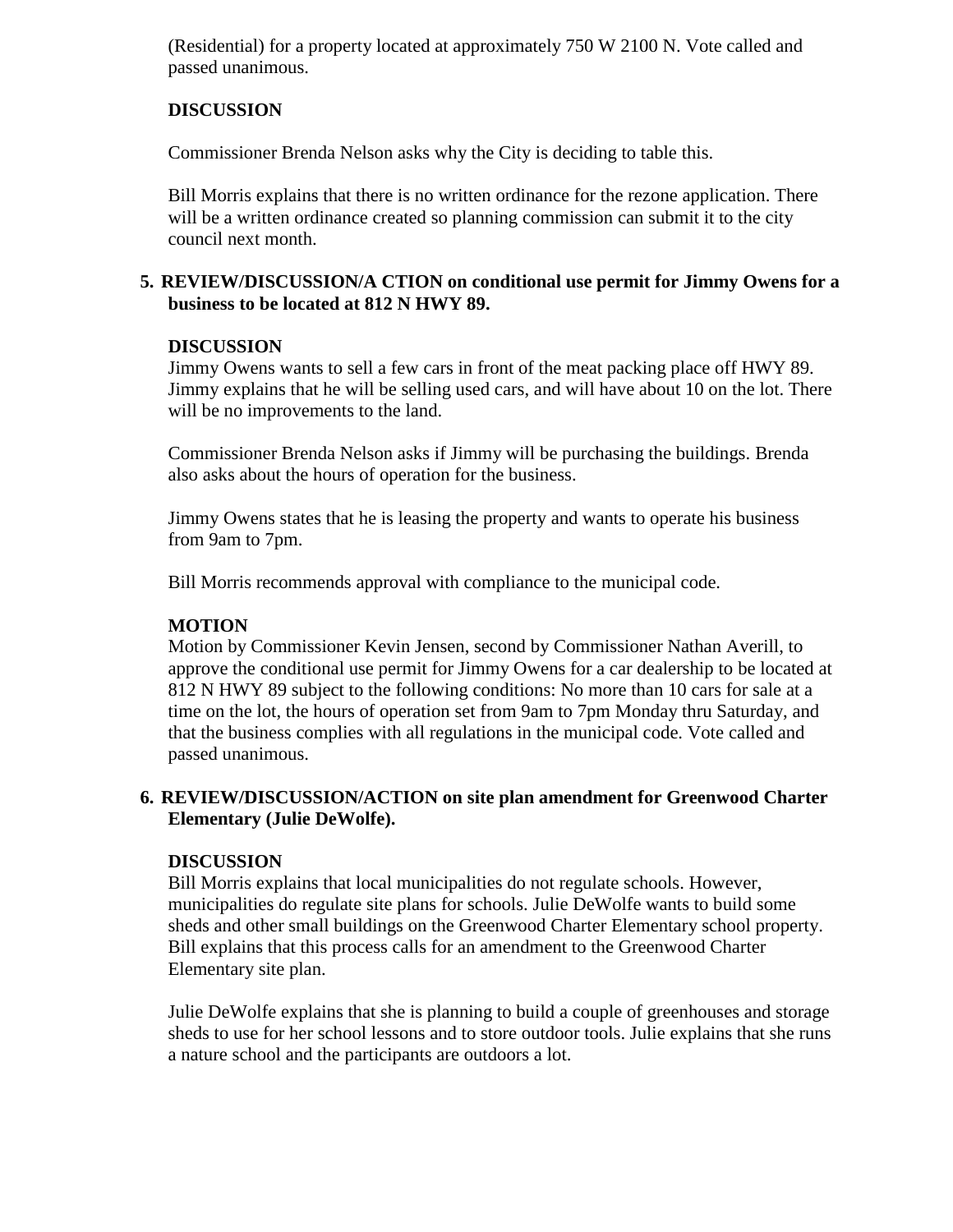Commissioner Chad Holbrooke asks if Julie will hold trainings in the outdoor greenhouses.

Julie DeWolfe responds and states that she will have some classes in the gardens.

# **MOTION**

Motion by Commissioner Brenda Nelson, second by Commissioner Roger Shuman, to approve the site plan amendment for Greenwood Charter Elementary and putting in two sheds and greenhouses for the school. Vote called and passed unanimous.

**7. PUBLIC COMMENTS:** *"This is an opportunity to address the Planning commission regarding our concerns or ideas on land use issues. Comments are limited to three minutes. The Planning commission cannot take action on any item brought to the planning Commissions' attention except to instruct staff to place this item on a future agenda."*

## **DISCUSSION**

Commissioner Brenda Nelson asks if the developer knew the planning commission was going to table the project.

Bill Morris states that he heard a lot of residents would have a problem with the development. Bill explains that if there is a meeting that might be controversial, then it is best to do the public hearing and then table it.

Commissioner Brenda Nelson comments and states that planning commission does not have to approve 80 lots, however, the state of Utah is dealing with housing shortage.

Bill Morris suggest that this issue will be addressed the next time this item comes on the agenda. Bill also suggests to remind residents that they can email Laurence when they have questions or concerns.

Commissioner Brenda Nelson asks other planning commissioners how they feel about then development.

Commissioner Nathan Averill states that he does not want the development to go to an R-1- 10 lot size. He believes it should remain an R-1-20 lot size.

Commissioner Roger Shuman suggests that everyone review and study the cluster subdivision ordinance.

Bill Morris suggest that planning commission do a work session before the next meeting in order to understand better what is happening and what is coming up on future agendas. Laurence will also send out project management minutes to planning commissioners so they can know what is coming up as far as development in the City.

# **8. Adjourn**

Being no further business, the meeting was adjourned at 8:01 p.m. Chad Holbrook, Chair